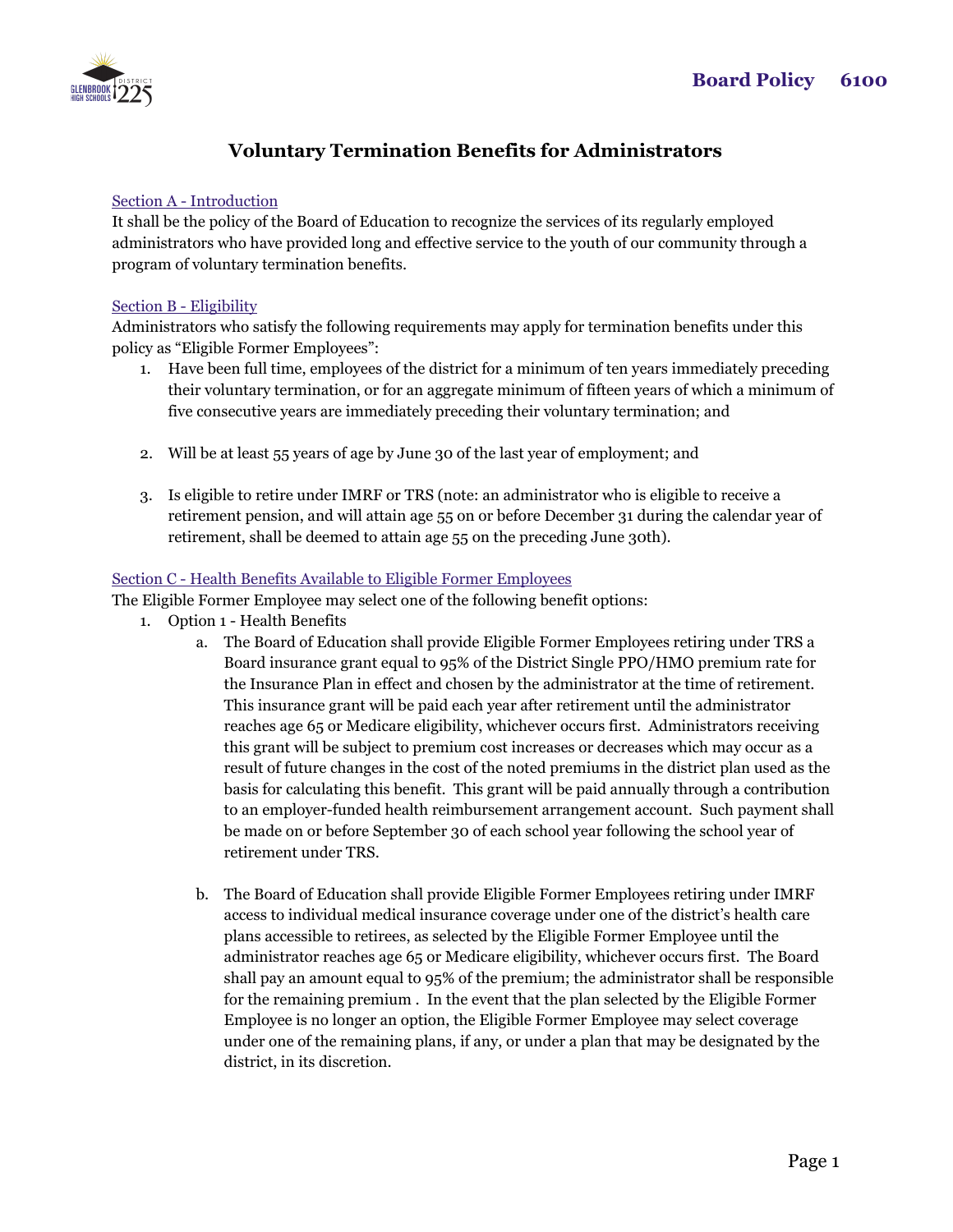

2. Option 2 - Cash Severance

In lieu of insurance access or coverage provided in Option 1, the Board of Education shall provide the Eligible Former Employees with a taxable, annual cash severance payment of \$2,500 for each of five years following retirement. Such payments shall be made on or before September 30 of each school year following the school year of retirement under IMRF or TRS. It is the intent of the Board that such payments shall not be considered creditable earnings for retirement purposes of the IMRF or TRS, and no such payment shall be made to the extent it subjects the Board to any additional payment or penalty to a retirement system. Eligible Former Employees may, at their sole discretion, waive entitlement to this benefit and elect those insurance allowance benefits contained in Option 1.

# Section D - Additional Health and Insurance Benefits forEligible Former Employees

- 1. In addition to the benefits provided in Section C, the Board of Education shall contribute \$2,500, annually, to an employer-funded health reimbursement arrangement account, on behalf of the Eligible Former Employee, for a period of five years after the effective date of retirement.
- 2. The Board of Education shall provide Eligible Former Employees with \$50,000 of term life insurance until the Eligible Former Employee reaches age 65 or the age of Medicare or Medicaid eligibility whichever shall occur first. The term life insurance shall be provided by the Board at no cost to the Eligible Former Employee.
- 3. The Eligible Former Employees shall be allowed to convert any term life insurance, bought or provided for by the district, and carried on their last date of employment, to any alternative policy approved by the insurance carrier. After such conversion, Eligible Former Employees shall be responsible for full payment of any premium.
- 4. Eligible Former Employees shall be allowed to continue to participate, at no cost, in the Employee Assistance Program provided by the Board for regularly employed administrators.

# Section E - Salary Benefits Available to Eligible Former Employees

- 1. Eligible Former Employees submitting their notice of intent to retire will be entitled up to a maximum of four (4) salary increases of six percent (6%) each for each year prior to the effective date of retirement.
- 2. All requests for participation must be submitted in writing to the Assistant Superintendent for Human Resources as early as April 1 in advance of the first year for which the Eligible Former Employee is seeking the salary enhancement described in paragraph 1 of this section, or as late as prior to April 1 within the first year for which the Eligible Former Employee is seeking the salary enhancement as described in paragraph 1 of this section. The request shall include a copy of the Eligible Former Employee's latest Personal Statement of Benefits from their respective retirement system.
- 3. Participation in the benefits under this policy is dependent on the unconditional and irrevocable resignation of the Eligible Former Employee who enters into a one, two, three, or four-year salary agreement with the Board of Education. Any Eligible Former Employee who does not fulfill their agreement's timeline, under Section E for whatever reason, shall be ineligible for any of the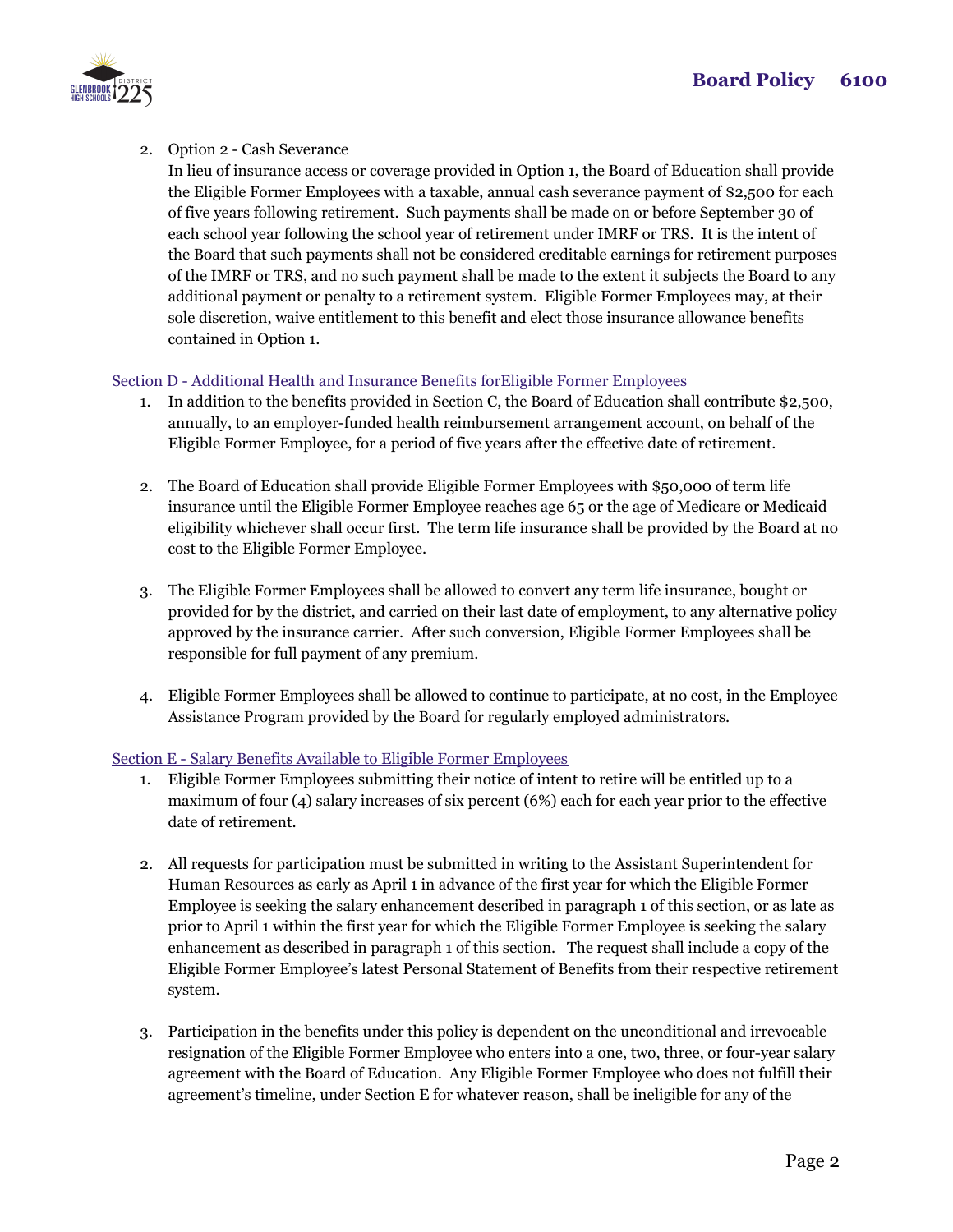

benefits contained in this Policy.

- 4. The 6% increase described in Paragraph 1 of this section shall be in lieu of any salary increases which the administrator or supervisor would otherwise receive.
- 5. Salary payments described in Paragraph 1 of this section shall be defined as contractual salaries paid for performance of duties as an administrator. The salaries shall not include any stipends or any other payment of any type whatsoever.
- 6. During the Eligible Former Employee's last four years of employment, they shall not receive any stipends or other payments, of any type, that would result in exceeding the State maximum Salary increase of 6%. Any employee who incurs a State maximum salary penalty shall be ineligible for any benefits contained in this policy.

# Section F – Unused Vacation Benefits

In addition to those benefits contained in Section D, Eligible Former Employees who were employed by the district on a full-time, twelve-month basis, may choose to have the Board of Education directly contribute to an employer-funded health reimbursement arrangement account, the value of up to ten (10) days of unused vacation days in lieu of payment for work days, at their then current annual base salary per diem rate for the first year of retirement. Any other vacation days accrued and earned must be used or they will be forfeited.

# Section G – Miscellaneous Provisions

- 1. For purposes of this Policy, the school year shall begin on July 1 and end on June 30.
- 2. The terms "administrator" when used in this Policy, shall mean all full-time regularly-employed personnel who have been issued an administrative employment contract by the district.
- 3. If an employee who has been approved for participation in one of the plans in this Policy, dies prior to their declared retirement date, the employee's prorated salary shall be calculated utilizing the 106% salary rates, in lieu of any benefits otherwise provided under this policy.
- 4. If changes occur in the operation of a retirement system or for any other reason the Board determines appropriate the Board may revise this Policy.
- 5. This Policy shall be effective from and after February 10, 2020.

| Approved: | June 7, 1978           |
|-----------|------------------------|
| Revised:  | October 22, 1979       |
| Revised:  | November 5, 1979       |
| Revised:  | November 19, 1984      |
| Revised:  | December 16, 1985      |
| Revised:  | August 21, 2000        |
| Revised:  | April 23, 2001         |
| Revised:  | <b>January 9, 2006</b> |
| Revised:  | August 31, 2009        |